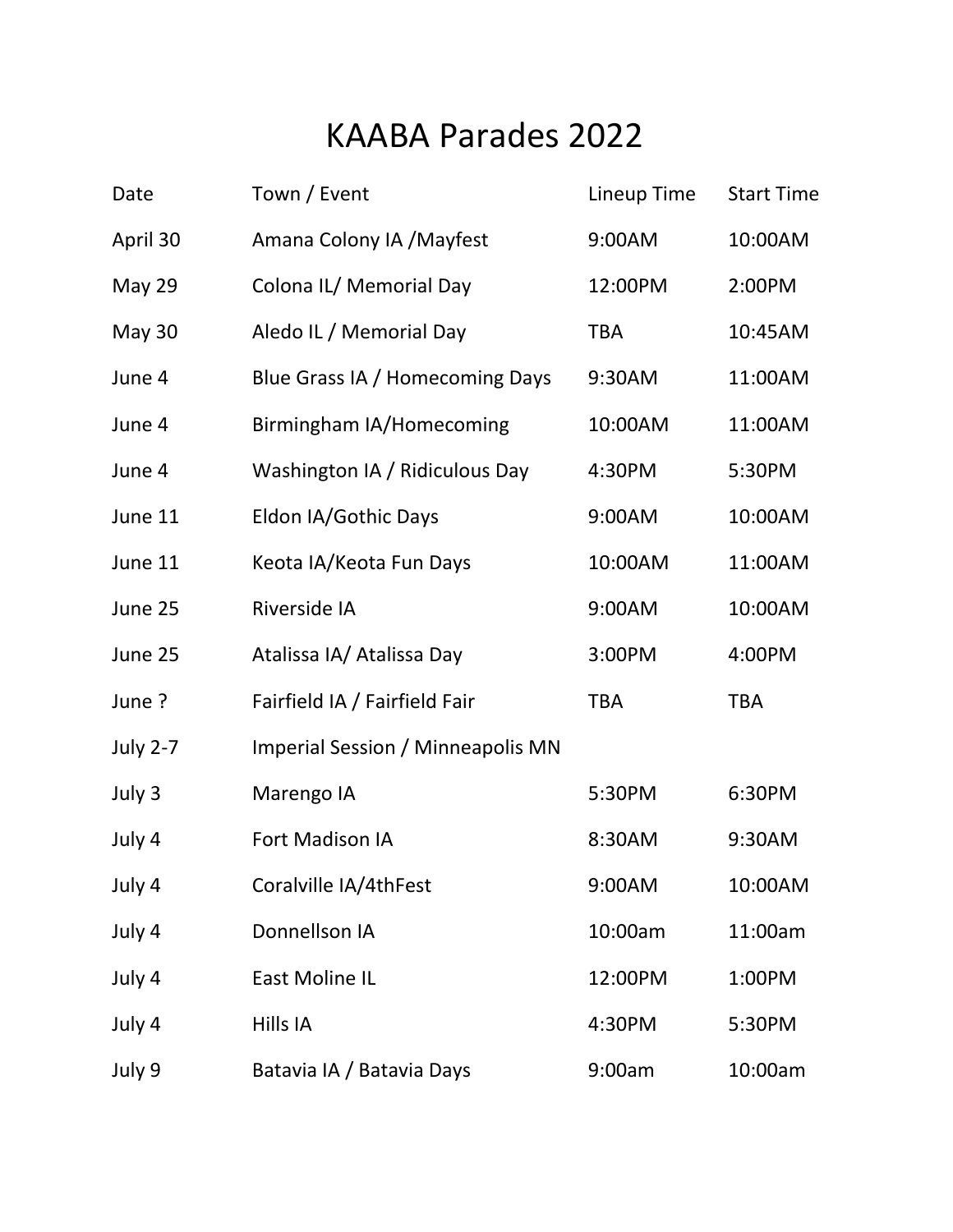| July 16      | Solon IA / Solon Beef Days          | 9:00AM             | 10:00AM    |
|--------------|-------------------------------------|--------------------|------------|
| July 16      | Wapello IA / Chief Wapello Days     | 9:30am             | 10:00am    |
| July 16      | Walcott IA / Walcott Days           | 8:30am             | 10:30am    |
| July 17      | West Liberty IA / Muscatine Co Fair | 1:00 <sub>pm</sub> | 2:00PM     |
| July 23      | Cedar Falls IA / Iowa Shrine Bowl   | 8:30 AM            | 9:30AM     |
| August 6     | Winfield IA/Crooked Creek Days      | 10:00AM            | 11:00AM    |
| August 12    | La Claire IA / Tug Fest             | 5:30PM             | 6:00PM     |
| August 25-27 | Wichita KS / CSSA                   |                    |            |
| August ?     | West Point IA/Corn Festival         | <b>TBA</b>         | <b>TBA</b> |
| August ?     | Montrose IA / Watermelon Festival   | <b>TBA</b>         | <b>TBA</b> |
| August ?     | Wilton IA / Founders Day            | <b>TBA</b>         | <b>TBA</b> |
| August ?     | <b>Bennett IA</b>                   | <b>TBA</b>         | <b>TBA</b> |
| August ?     | Lone Tree IA/ Fall Festival         | <b>TBA</b>         | <b>TBA</b> |
| September 4  | Stockport IA / BBQ Days             | <b>TBA</b>         | <b>TBA</b> |
| September 4  | Nauvoo IL/ Grape Festival           | 12:00PM            | 2:00PM     |
| September 5  | Keokuk IA / Labor Day               | 10:00AM            | 11:00AM    |
| September 5  | Rock Island IL / Labor Day          | 8:30AM             | 9:30AM     |
| September 10 | Fort Madison IA / Grand Rodeo       | 8:30AM             | 9:30AM     |
| September 17 | Fairfield IA / Fairfield Kiwanis    | 9:30AM             | 10:00AM    |
| September 17 | Moravia IA/Fall Festival            | 1:00PM             | 3:00PM     |
| October 8    | <b>Columbus Junction IA</b>         | 12:30PM            | 2:00PM     |
| October ?    | Ottumwa IA/Oktoberfest              | <b>TBA</b>         | <b>TBA</b> |